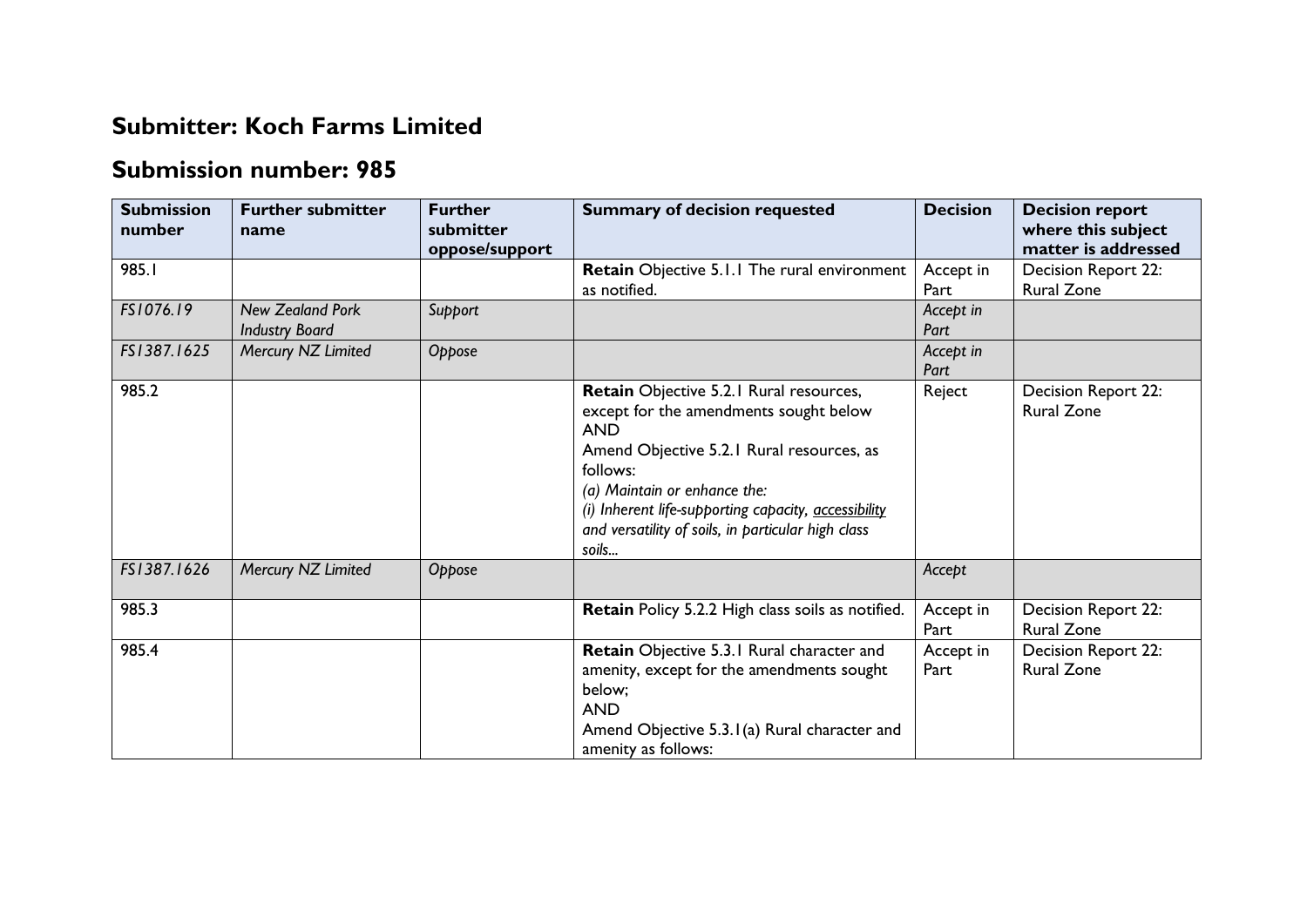| <b>Submission</b><br>number | <b>Further submitter</b><br>name                 | <b>Further</b><br>submitter<br>oppose/support | <b>Summary of decision requested</b>                                                                                                                                                                                                                                                                                                                                                                                                                                                                                                                                                                                                                                                                                                                                                                        | <b>Decision</b>   | <b>Decision report</b><br>where this subject<br>matter is addressed |
|-----------------------------|--------------------------------------------------|-----------------------------------------------|-------------------------------------------------------------------------------------------------------------------------------------------------------------------------------------------------------------------------------------------------------------------------------------------------------------------------------------------------------------------------------------------------------------------------------------------------------------------------------------------------------------------------------------------------------------------------------------------------------------------------------------------------------------------------------------------------------------------------------------------------------------------------------------------------------------|-------------------|---------------------------------------------------------------------|
|                             |                                                  |                                               | Rural character and amenity are maintained while<br>recognising the localised character of different<br>parts of the District.                                                                                                                                                                                                                                                                                                                                                                                                                                                                                                                                                                                                                                                                              |                   |                                                                     |
| 985.5                       |                                                  |                                               | Retain Policy 5.3.8 Effects on rural character<br>and amenity from rural subdivision, except for<br>the amendments sought below<br><b>AND</b><br>Amend Policy 5.3.8 Effects on rural character<br>and amenity from rural subdivision, as follows:<br>(b) Ensure development does not compromise the<br>predominant open space, character and amenity<br>of rural areas.<br>(d)Rural hamlet subdivision and boundary<br>relocations ensure the following:<br>(i)Protection of rural land for productive purposes;<br>(ii) Maintenance of the localised rural character<br>and amenity of the surrounding rural environment;<br>(iii) Minimisation of cumulative effects.<br>(e)Subdivision, use and development opportunities<br>ensure that localised rural character and amenity<br>values are maintained. | Accept in<br>Part | Decision Report 22:<br><b>Rural Zone</b>                            |
| FS1076.20                   | <b>New Zealand Pork</b><br><b>Industry Board</b> | Support                                       |                                                                                                                                                                                                                                                                                                                                                                                                                                                                                                                                                                                                                                                                                                                                                                                                             | Accept in<br>Part |                                                                     |
| FS1379.379                  | <b>Hamilton City Council</b>                     | Oppose                                        |                                                                                                                                                                                                                                                                                                                                                                                                                                                                                                                                                                                                                                                                                                                                                                                                             | Accept in<br>Part |                                                                     |
| 985.6                       |                                                  |                                               | Amend the activity status for Rules 22.4.1.1<br>PR1, PR2, PR3 and PR4 Prohibited subdivision<br>from prohibited activities to non-complying<br>activities.                                                                                                                                                                                                                                                                                                                                                                                                                                                                                                                                                                                                                                                  | Accept in<br>Part | Decision Report 22:<br><b>Rural Zone</b>                            |
| FS1129.39                   | <b>Auckland Council</b>                          | Oppose                                        |                                                                                                                                                                                                                                                                                                                                                                                                                                                                                                                                                                                                                                                                                                                                                                                                             | Accept in<br>Part |                                                                     |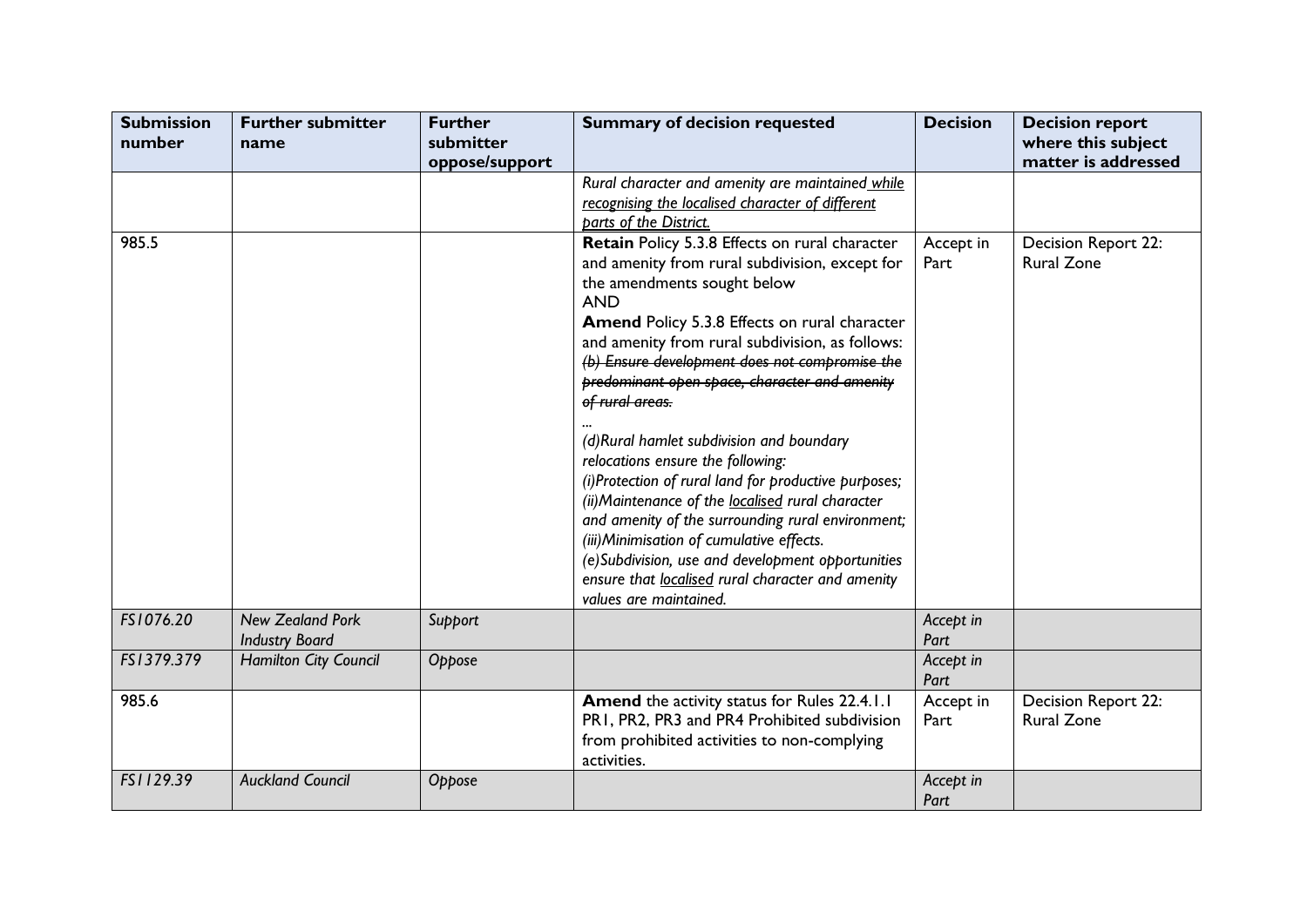| <b>Submission</b><br>number | <b>Further submitter</b><br>name | <b>Further</b><br>submitter<br>oppose/support | <b>Summary of decision requested</b>                                                                                                                                                                                                                                                                                                                            | <b>Decision</b>   | <b>Decision report</b><br>where this subject<br>matter is addressed |
|-----------------------------|----------------------------------|-----------------------------------------------|-----------------------------------------------------------------------------------------------------------------------------------------------------------------------------------------------------------------------------------------------------------------------------------------------------------------------------------------------------------------|-------------------|---------------------------------------------------------------------|
| FS1131.47                   | The Village Church Trust         | Support                                       |                                                                                                                                                                                                                                                                                                                                                                 | Accept in<br>Part |                                                                     |
| FS1379.380                  | <b>Hamilton City Council</b>     | Oppose                                        |                                                                                                                                                                                                                                                                                                                                                                 | Accept in<br>Part |                                                                     |
| FS1387.1627                 | Mercury NZ Limited               | Oppose                                        |                                                                                                                                                                                                                                                                                                                                                                 | Accept in<br>Part |                                                                     |
| 985.7                       |                                  |                                               | Amend Rule 22.4.1.1 Prohibited subdivision<br>to replace the term 'lot' with 'Record of Title'.                                                                                                                                                                                                                                                                 | Accept in<br>Part | Decision Report 22:<br><b>Rural Zone</b>                            |
| FS1387.1628                 | Mercury NZ Limited               | Oppose                                        |                                                                                                                                                                                                                                                                                                                                                                 | Accept in<br>Part |                                                                     |
| 985.8                       |                                  |                                               | Retain Rule 22.4.1.2(a)(i), (ii) and (iii) General<br>Subdivision, as notified.                                                                                                                                                                                                                                                                                 | Accept in<br>Part | Decision Report 22:<br><b>Rural Zone</b>                            |
| FS1387.1629                 | Mercury NZ Limited               | Oppose                                        |                                                                                                                                                                                                                                                                                                                                                                 | Accept in<br>Part |                                                                     |
| 985.9                       |                                  |                                               | Retain Rule 22.4.1.2(a)(iv) General subdivision,<br>which classifies creation of an additional lot<br>between 8,000m2 and 1.6ha as a restricted<br>discretionary activity.                                                                                                                                                                                      | Accept in<br>Part | Decision Report 22:<br><b>Rural Zone</b>                            |
| FS1387.1630                 | Mercury NZ Limited               | Oppose                                        |                                                                                                                                                                                                                                                                                                                                                                 | Accept in<br>Part |                                                                     |
| 985.10                      |                                  |                                               | Add a new discretionary activity to Rule<br>22.4.1.2 General subdivision, as follows:<br>DI<br>(a) General subdivision around an existing dwelling<br>and associated curtilage that does not comply with<br>Rule 22.4.1.2. (iv) RD1.<br>(b) General subdivision around established rural<br>activities that does not comply with Rule 22.4.1.2.<br>$(iv)$ RD I. | Reject            | <b>Decision Report 22:</b><br><b>Rural Zone</b>                     |
| FS1379.378                  | Hamilton City Council            | Oppose                                        |                                                                                                                                                                                                                                                                                                                                                                 | Accept            |                                                                     |